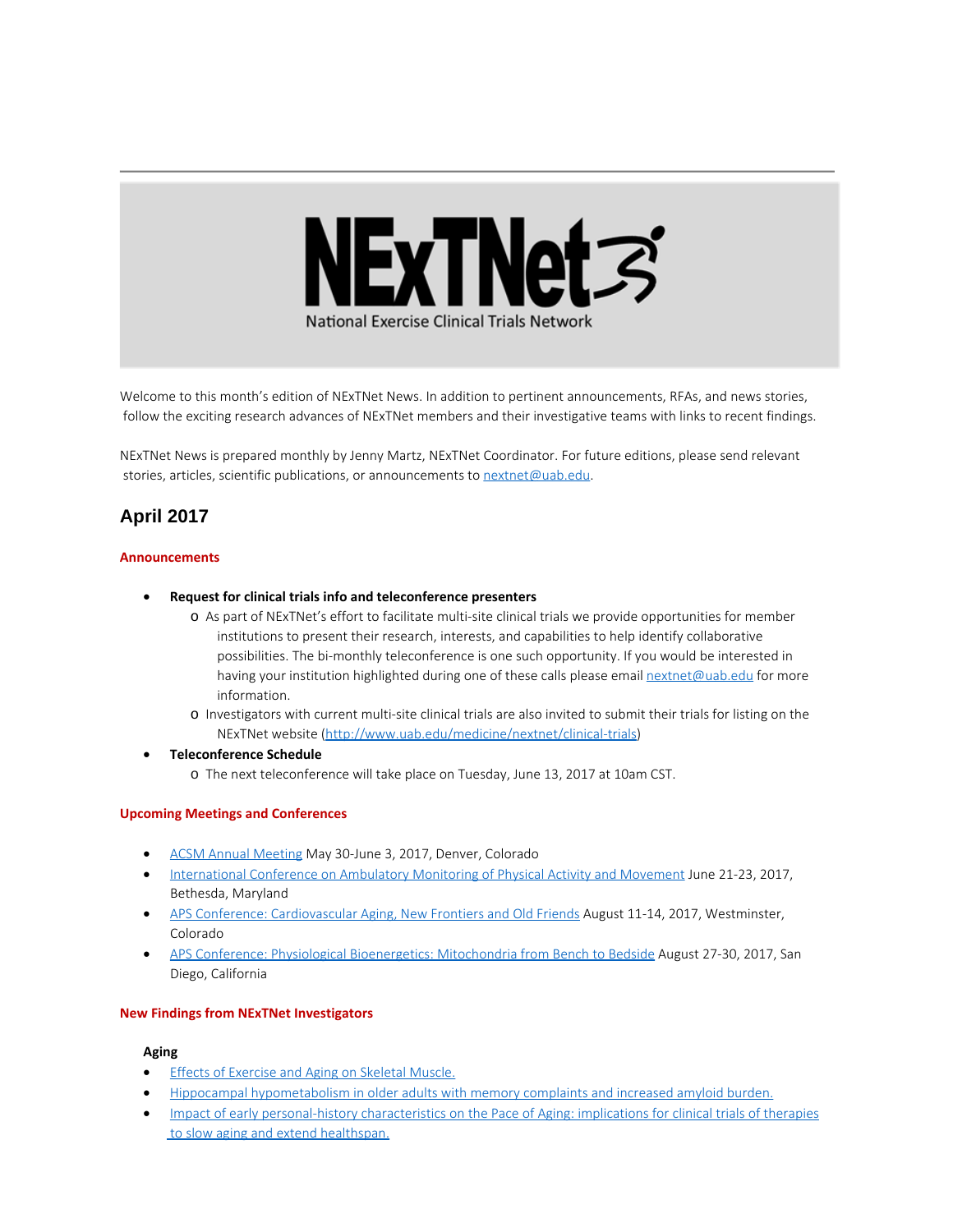- · [Dose-dependent decrease in mortality with no cognitive or muscle function improvements due to dietary EGCG](https://www.ncbi.nlm.nih.gov/pubmed/28177724) [supplementation in aged mice.](https://www.ncbi.nlm.nih.gov/pubmed/28177724)
- · [Changing Sex Hormones Represent a Cardiovascular Disadvantage for Aging Women.](https://www.ncbi.nlm.nih.gov/pubmed/28306677)

#### **Cancer**

- · [Changes in arm tissue composition with slowly progressive weight-lifting among women with breast cancer](http://www.ncbi.nlm.nih.gov/pubmed/28391397)[related lymphedema.](http://www.ncbi.nlm.nih.gov/pubmed/28391397)
- · [Mammographic Density Change With Estrogen and Progestin Therapy and Breast Cancer Risk.](https://www.ncbi.nlm.nih.gov/pubmed/28376149)

### **Cardiovascular**

- · [Sex- and Race-Related Differences in Characteristics and Outcomes of Hospitalizations for Heart Failure With](https://www.ncbi.nlm.nih.gov/pubmed/28356281) [Preserved Ejection Fraction.](https://www.ncbi.nlm.nih.gov/pubmed/28356281)
- · [ANGPTL3 Deficiency and Protection Against Coronary Artery Disease.](https://www.ncbi.nlm.nih.gov/pubmed/28385496)
- [Exercise Training in Patients With Chronic Heart Failure and Atrial Fibrillation.](https://www.ncbi.nlm.nih.gov/pubmed/28359513)
- [A genome-wide trans-ethnic interaction study links the PIGR-FCAMR locus to coronary atherosclerosis via](https://www.ncbi.nlm.nih.gov/pubmed/28355232) [interactions between genetic variants and residential exposure to traffic.](https://www.ncbi.nlm.nih.gov/pubmed/28355232)
- · [Therapeutic Cardiorespiratory Fitness to Prevent and Treat Heart Failure.](https://www.ncbi.nlm.nih.gov/pubmed/28396039)
- [Subacute pyridostigmine exposure increases heart rate recovery and cardiac parasympathetic tone in rats.](https://www.ncbi.nlm.nih.gov/pubmed/28440910)
- [Small Sample Sizes Confound Understanding of Cardiometabolic Responses to Exercise.](https://www.ncbi.nlm.nih.gov/pubmed/28419004)
- · [Prior exercise and standing as strategies to circumvent sitting-induced leg endothelial dysfunction.](https://www.ncbi.nlm.nih.gov/pubmed/28385735)
- [Brachial blood flow under relative levels of blood flow restriction is decreased in a nonlinear fashion.](https://www.ncbi.nlm.nih.gov/pubmed/28402045)

## **Cell and Molecular Biology**

- [DNA methylation assessment from human slow- and fast-twitch skeletal muscle fibers.](https://www.ncbi.nlm.nih.gov/pubmed/28057818)
- · [Hematopoietic-to-mesenchymal transition of adipose tissue macrophages is regulated by integrin β1 and](https://www.ncbi.nlm.nih.gov/pubmed/28441086) [fabricated fibrin matrices.](https://www.ncbi.nlm.nih.gov/pubmed/28441086)
- · [Methodological issues limit interpretation of negative effects of satellite cell depletion on adult muscle](https://www.ncbi.nlm.nih.gov/pubmed/28400431) [hypertrophy.](https://www.ncbi.nlm.nih.gov/pubmed/28400431)

#### **Exercise – Diet/Disease/Device/Cultural Interactions**

- · [Ergogenic properties of metformin in simulated high altitude.](https://www.ncbi.nlm.nih.gov/pubmed/28394459)
- [Supplementing an energy adequate, higher-protein diet with protein does not enhance fat-free mass](https://www.ncbi.nlm.nih.gov/pubmed/28385919) [restoration after short-term severe negative energy balance.](https://www.ncbi.nlm.nih.gov/pubmed/28385919)
- [Modeling the shape and composition of the human body using dual energy X-ray absorptiometry images.](https://www.ncbi.nlm.nih.gov/pubmed/28423041)
- [Should postmenopausal women eat more protein? Or do the elite just exercise and eat better?](https://www.ncbi.nlm.nih.gov/pubmed/28419066)
- · [Automated Insulin Delivery-The Light at the End of the Tunnel.](https://www.ncbi.nlm.nih.gov/pubmed/28396030)
- [Self-reported health and safety awareness improves prediction of level of care needs in Veterans discharged](https://www.ncbi.nlm.nih.gov/pubmed/28400222) [from a post-acute unit.](https://www.ncbi.nlm.nih.gov/pubmed/28400222)
- · [Accuracy and Reliability of Assessing Lateral Compartmental Leg Composition Using Dual-Energy X-ray](https://www.ncbi.nlm.nih.gov/pubmed/28306643) [Absorptiometry.](https://www.ncbi.nlm.nih.gov/pubmed/28306643)
- · [Physiological Changes Following Competition in Male and Female Physique Athletes: A Pilot Study.](https://www.ncbi.nlm.nih.gov/pubmed/28422530)
- · [The Steps Model: A Practical Tool for Engaging Communities to Improve Health Outcomes.](https://www.ncbi.nlm.nih.gov/pubmed/28379936)
- · [HIV infection does not prevent the metabolic benefits of diet-induced weight loss in women with obesity.](https://www.ncbi.nlm.nih.gov/pubmed/28245099)
- · [Yoga for Health: Considerations beyond Energy Cost and Isolated Asanas \(Poses\).](https://www.ncbi.nlm.nih.gov/pubmed/28306644)

# **Metabolic**

- [Effect of exercise timing on elevated postprandial glucose levels.](http://www.ncbi.nlm.nih.gov/pubmed/28408695)
- · [Innovative approaches to weight loss in a high-risk population: The small changes and lasting effects \(SCALE\)](https://www.ncbi.nlm.nih.gov/pubmed/28382755) [trial.](https://www.ncbi.nlm.nih.gov/pubmed/28382755)
- · [The metabolic fate of isotopically labeled trimethylamine-N-oxide \(TMAO\) in humans.](https://www.ncbi.nlm.nih.gov/pubmed/28433924)
- · [Relative contribution of type 1 and type 2 diabetes loci to the genetic etiology of adult-onset, non-insulin](https://www.ncbi.nlm.nih.gov/pubmed/28438156)[requiring autoimmune diabetes.](https://www.ncbi.nlm.nih.gov/pubmed/28438156)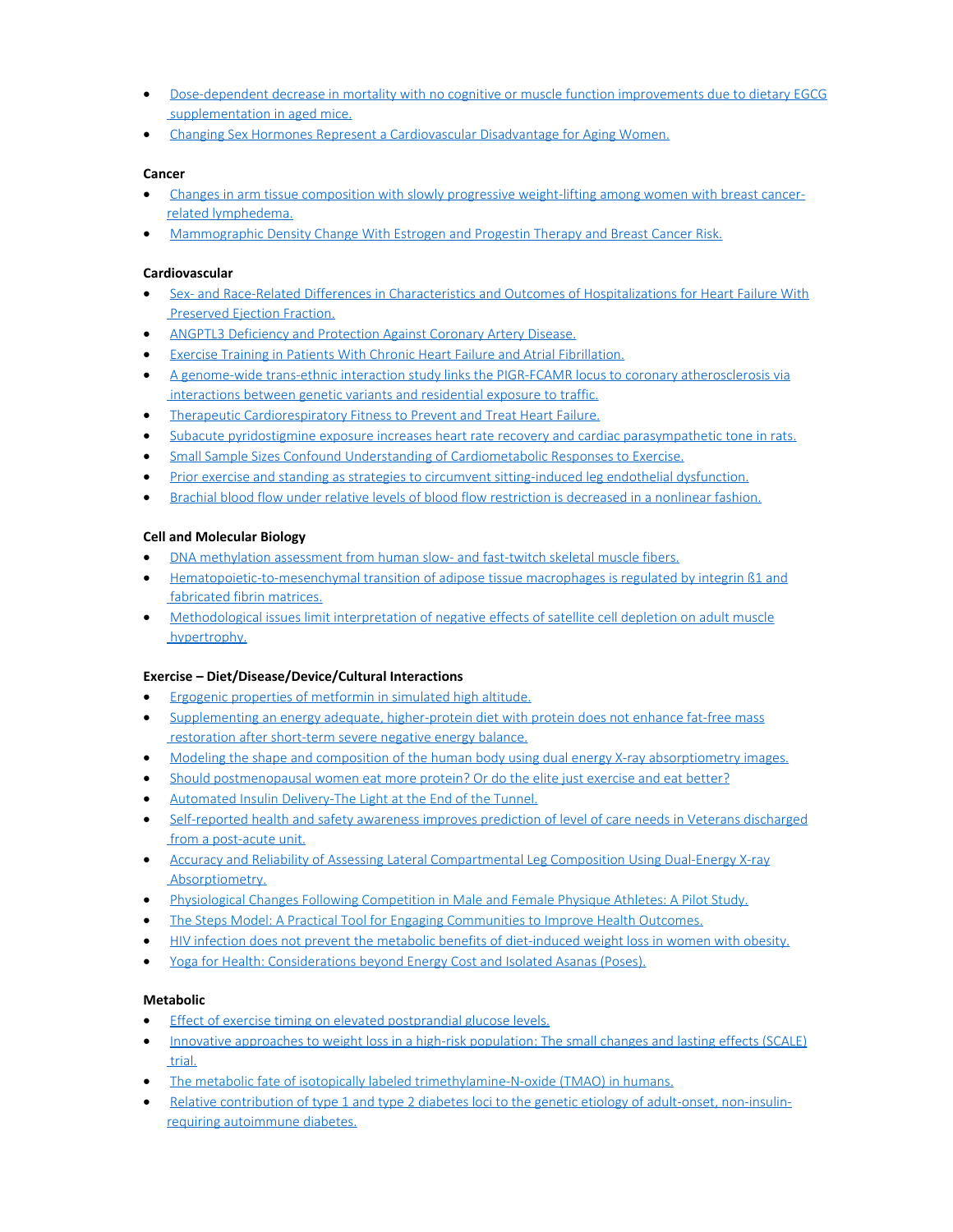- · [Energy Expenditure in Vinyasa Yoga versus Walking.](https://www.ncbi.nlm.nih.gov/pubmed/28422589)
- · [Association of gene coding variation and resting metabolic rate in a multi-ethnic sample of children and adults.](https://www.ncbi.nlm.nih.gov/pubmed/28417008)

#### **Neuroscience and Stroke**

- · [Modulation of motor cortex excitability predicts antidepressant response to prefrontal cortex repetitive](https://www.ncbi.nlm.nih.gov/pubmed/28438543) [transcranial magnetic stimulation.](https://www.ncbi.nlm.nih.gov/pubmed/28438543)
- · [Memory self-awareness in the preclinical and prodromal stages of Alzheimer's disease.](https://www.ncbi.nlm.nih.gov/pubmed/28385579)
- **[Factors Associated With Ambulatory Activity in De Novo Parkinson Disease.](https://www.ncbi.nlm.nih.gov/pubmed/28263256)**
- · [Common data elements for clinical research in mitochondrial disease: a National Institute for Neurological](https://www.ncbi.nlm.nih.gov/pubmed/28303425) [Disorders and Stroke project.](https://www.ncbi.nlm.nih.gov/pubmed/28303425)
- [Abdominal obesity and white matter microstructure in midlife.](https://www.ncbi.nlm.nih.gov/pubmed/28390146)
- · [Isotemporal Analysis of the Association of Objectively Measured Physical Activity With Depressive Symptoms:](https://www.ncbi.nlm.nih.gov/pubmed/28422609) [Results from Hispanic Community Health Study/Study of Latinos \(HCHS/SOL\).](https://www.ncbi.nlm.nih.gov/pubmed/28422609)

#### **Pediatric**

· [Step Tracking with Goals Increases Children's Weight Loss in Behavioral Intervention.](https://www.ncbi.nlm.nih.gov/pubmed/28440662)

#### **Additional New Findings**

- · [Accuracy of a step counter during treadmill and daily life walking by healthy adults and patients with cardiac](http://www.ncbi.nlm.nih.gov/pubmed/28363918) [disease.](http://www.ncbi.nlm.nih.gov/pubmed/28363918)
- [Selection for high aerobic capacity has no protective effect against obesity in laboratory mice.](http://www.ncbi.nlm.nih.gov/pubmed/28363839)
- · [Prevalence of Metabolically Healthy but Overweight/Obese Phenotype and Its Association With Sedentary Time,](http://www.ncbi.nlm.nih.gov/pubmed/28363717) [Physical Activity, and Fitness.](http://www.ncbi.nlm.nih.gov/pubmed/28363717)
- · [Can Graduated Compressive Stockings Reduce Muscle Activity During Running?](http://www.ncbi.nlm.nih.gov/pubmed/28362217)
- · [Effect of a 6-Week Active Play Intervention on Fundamental Movement Skill Competence of Preschool Children.](http://www.ncbi.nlm.nih.gov/pubmed/28361654)
- [Electrical Activity of Powerhouse Muscles During the Teaser Exercise of Pilates Using Different Types of](http://www.ncbi.nlm.nih.gov/pubmed/28361652) [Apparatus.](http://www.ncbi.nlm.nih.gov/pubmed/28361652)
- [Lower limb stress fractures in sport: Optimising their management and outcome.](http://www.ncbi.nlm.nih.gov/pubmed/28361017)
- [The Role of Autonomous and Controlled Motivation in Exercise Intentions of Participants in a Mass Cycling](http://www.ncbi.nlm.nih.gov/pubmed/28360871) [Event.](http://www.ncbi.nlm.nih.gov/pubmed/28360871)
- · [Exercise-Induced Fitness Changes Correlate with Changes in Neural Specificity in Older Adults.](http://www.ncbi.nlm.nih.gov/pubmed/28360850)
- · [Exercise affects biological characteristics of mesenchymal stromal cells derived from bone marrow and adipose](http://www.ncbi.nlm.nih.gov/pubmed/28364139) [tissue.](http://www.ncbi.nlm.nih.gov/pubmed/28364139)
- · [The effect of acute maximal exercise on postexercise hemodynamics and central arterial stiffness in obese and](http://www.ncbi.nlm.nih.gov/pubmed/28364031) [normal-weight individuals.](http://www.ncbi.nlm.nih.gov/pubmed/28364031)
- · [Electrical and structural adaptations of the paediatric athlete's heart: a systematic review with meta-analysis.](http://www.ncbi.nlm.nih.gov/pubmed/28363973)
- · [Protective effects of different exercise modalities in an Alzheimer's disease-like model.](http://www.ncbi.nlm.nih.gov/pubmed/28390878)
- · [Relation Between Estimated Cardiorespiratory Fitness and Atrial Fibrillation \(from the Reasons for Geographic](http://www.ncbi.nlm.nih.gov/pubmed/28390681) [and Racial Differences in Stroke Study\).](http://www.ncbi.nlm.nih.gov/pubmed/28390681)
- [Long-term effect of smartphone-delivered Interval Walking Training on physical activity in patients with type 2](http://www.ncbi.nlm.nih.gov/pubmed/28389489) [diabetes: protocol for a parallel group single-blinded randomised controlled trial.](http://www.ncbi.nlm.nih.gov/pubmed/28389489)
- · [Association of Exercise and Metabolic Equivalent of Task \(MET\) Score with Survival Outcomes after Out-of-](http://www.ncbi.nlm.nih.gov/pubmed/28389240)[Hospital Cardiac Arrest of Young and Middle Age.](http://www.ncbi.nlm.nih.gov/pubmed/28389240)
- · [Reference standards for body fat measures using GE dual energy x-ray absorptiometry in Caucasian adults.](http://www.ncbi.nlm.nih.gov/pubmed/28388669)
- [Sedentary Behavior and Health: Broadening the Knowledge Base and Strengthening the Science.](http://www.ncbi.nlm.nih.gov/pubmed/28388362)
- [The role of sensory augmentation for people with vestibular deficits: Real-time balance aid and/or rehabilitation](http://www.ncbi.nlm.nih.gov/pubmed/28387692) [device?](http://www.ncbi.nlm.nih.gov/pubmed/28387692)
- · [Dietary Micro-Periodization in Elite Female and Male Runners and Race-Walkers During a Block of High Intensity](http://www.ncbi.nlm.nih.gov/pubmed/28387576) [Pre-Competition Training.](http://www.ncbi.nlm.nih.gov/pubmed/28387576)
- · ["Metabolic and cardiovascular response to exercise in patients with type 1 diabetes".](http://www.ncbi.nlm.nih.gov/pubmed/28386795)
- **[Effects of a Physical Activity Program on Cardiorespiratory Fitness and Pulmonary Function in Obese Women](http://www.ncbi.nlm.nih.gov/pubmed/28386756)**